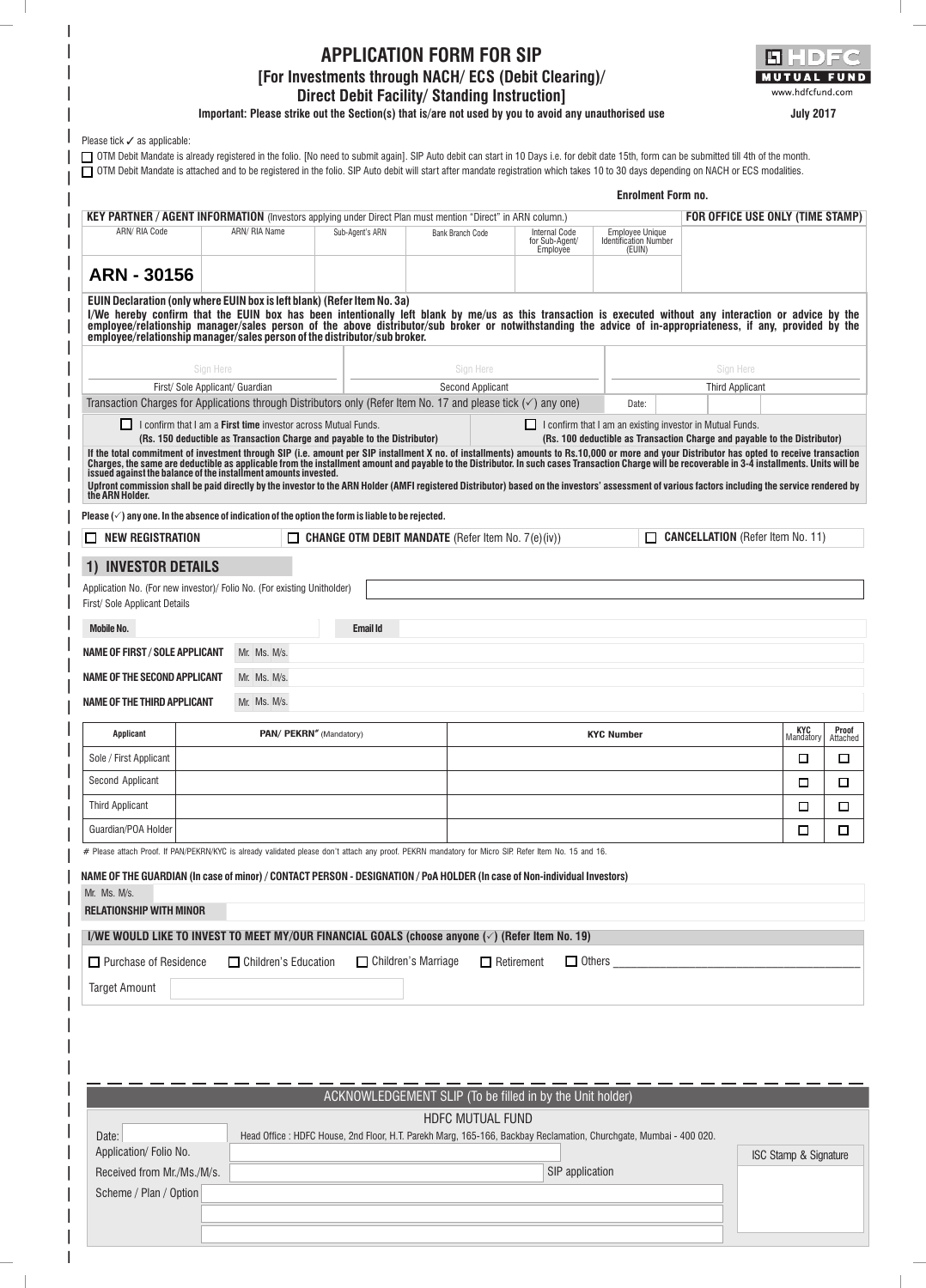## **ARN - 30156 EUIN NO**

 $\mathbb{R}$ 

 $\sim$  1

I

| 2) INVESTMENT DETAILS [Please tick $(\checkmark)$ ]                                                                                                                                                                                                                                                                                                                                                                                               |                                                                       |             |                                                                       |                            |                            |                                                                      |                            |                  |
|---------------------------------------------------------------------------------------------------------------------------------------------------------------------------------------------------------------------------------------------------------------------------------------------------------------------------------------------------------------------------------------------------------------------------------------------------|-----------------------------------------------------------------------|-------------|-----------------------------------------------------------------------|----------------------------|----------------------------|----------------------------------------------------------------------|----------------------------|------------------|
| Scheme Name (1)                                                                                                                                                                                                                                                                                                                                                                                                                                   |                                                                       |             | Plan                                                                  |                            |                            | Option/Sub-option                                                    |                            |                  |
|                                                                                                                                                                                                                                                                                                                                                                                                                                                   |                                                                       |             | $\Box$ Regular $\Box$ Direct                                          |                            |                            |                                                                      |                            |                  |
| <b>SIP Installment</b>                                                                                                                                                                                                                                                                                                                                                                                                                            | <b>Start Month/Year</b>                                               |             | <b>End Month/Year</b> (Default Dec 2036)*                             |                            |                            | <b>SIP Frequency</b> (Please refer Instruction 6)                    |                            |                  |
| Amount $(\bar{x})$                                                                                                                                                                                                                                                                                                                                                                                                                                | ${\mathbb M}$<br>Y<br>Y<br>Y<br>${\mathbb M}$<br>Y                    |             | M M Y<br>Y                                                            | Y<br>Y                     | $\Box$ Daily <sup>++</sup> | $\Box$ Monthly <sup>+</sup>                                          |                            | $\Box$ Quarterly |
| SIP Date (Please $(\checkmark)$ one or more of the following dates) (Please refer Instruction 7)                                                                                                                                                                                                                                                                                                                                                  |                                                                       |             |                                                                       |                            |                            |                                                                      |                            |                  |
| $-4th$<br>$\Box$ 5th<br>$\Box$ 6th<br>$\Box$ 2nd<br>$\Box$ 3rd<br>$\Box$ 1st<br>$\Box$ 17th $\Box$ 18th $\Box$ 19th $\Box$ 20th $\Box$ 21st                                                                                                                                                                                                                                                                                                       | $\Box$ 8th<br>$\Box$ 7th<br>$22nd$ $23rd$ $24th$                      | $\Box$ 9th  | $\Box$ 10th <sup>+</sup><br>$\Box$ 11th<br>$25th$ 26th<br>$\Box$ 27th | $\Box$ 12th<br>$\Box$ 28th | $\Box$ 13th<br>$\Box$ 29th | $\Box$ 14th<br>$\Box$ 30th                                           | $\Box$ 15th<br>$\Box$ 31st | $\Box$ 16th      |
| $\Box$ SIP TOP-UP ( $\checkmark$ ) Not available for Daily SIP                                                                                                                                                                                                                                                                                                                                                                                    |                                                                       |             | SIP TOP-UP CAP                                                        |                            |                            | <b>CAP Month-Year*:</b>                                              |                            |                  |
|                                                                                                                                                                                                                                                                                                                                                                                                                                                   | Percentage <sup>\$</sup> (%) ______                                   |             |                                                                       |                            | 0R                         | M<br>M                                                               | Y<br>Y<br>Y                |                  |
| <b>Frequency</b> $(\checkmark)$ : $\Box$ Half Yearly $\Box$ Yearly*                                                                                                                                                                                                                                                                                                                                                                               | Frequency: Yearly                                                     |             | (Investor has to choose only one option)                              |                            |                            |                                                                      |                            |                  |
| Scheme Name (2)                                                                                                                                                                                                                                                                                                                                                                                                                                   |                                                                       |             | Plan                                                                  |                            |                            | Option/Sub-option                                                    |                            |                  |
|                                                                                                                                                                                                                                                                                                                                                                                                                                                   |                                                                       |             | $\Box$ Regular $\Box$ Direct                                          |                            |                            |                                                                      |                            |                  |
| <b>SIP Installment</b>                                                                                                                                                                                                                                                                                                                                                                                                                            | <b>Start Month/Year</b>                                               |             | End Month/Year (Default Dec 2036)*                                    |                            |                            | <b>SIP Frequency</b> (Please refer Instruction 6)                    |                            |                  |
|                                                                                                                                                                                                                                                                                                                                                                                                                                                   | $M$ $M$<br>YY<br>Y                                                    | Y           | M M Y<br>Y                                                            | Y.<br>Y                    | $\Box$ Daily <sup>++</sup> | $\Box$ Monthly <sup>+</sup>                                          |                            | $\Box$ Quarterly |
| SIP Date (Please $(\checkmark)$ one or more of the following dates) (Please refer Instruction 7)                                                                                                                                                                                                                                                                                                                                                  |                                                                       |             |                                                                       |                            |                            |                                                                      |                            |                  |
| $\Box$ 1st<br>$\Box$ 2nd<br>$\Box$ 3rd<br>$-4th$<br>$\Box$ 5th<br>$\Box$ 6th                                                                                                                                                                                                                                                                                                                                                                      | $\Box$ 7th<br>$\Box$ 8th                                              | $\Box$ 9th  | $\Box$ 10th <sup>+</sup><br>$\Box$ 11th                               | $\Box$ 12th                | $\Box$ 13th                | $\Box$ 14th                                                          | $\Box$ 15th                | $\Box$ 16th      |
| $17th$ $18th$ $19th$ $20th$                                                                                                                                                                                                                                                                                                                                                                                                                       | $\Box$ 21st $\Box$ 22nd $\Box$ 23rd $\Box$ 24th                       | $\Box$ 25th | $\Box$ 26th<br>27th                                                   | 28th                       | $\Box$ 29th                | $\Box$ 30th<br><b>CAP Month-Year*:</b>                               | $\Box$ 31st                |                  |
| $\Box$ SIP TOP-UP ( $\checkmark$ ) Not available for Daily SIP<br>Amount $(\overline{\tau})$ ^<br>OR                                                                                                                                                                                                                                                                                                                                              | Percentage <sup>\$</sup> (%) ______                                   |             | SIP TOP-UP CAP                                                        |                            | 0R                         | M<br>M                                                               | YY<br>Y                    | Y.               |
| <b>Frequency</b> $(\checkmark)$ : $\Box$ Half Yearly $\Box$ Yearly <sup>+</sup>                                                                                                                                                                                                                                                                                                                                                                   | Frequency: Yearly                                                     |             | (Investor has to choose only one option)                              |                            |                            |                                                                      |                            |                  |
| Scheme Name (3)                                                                                                                                                                                                                                                                                                                                                                                                                                   |                                                                       |             | Plan                                                                  |                            |                            | Option/Sub-option                                                    |                            |                  |
|                                                                                                                                                                                                                                                                                                                                                                                                                                                   |                                                                       |             | $\Box$ Regular $\Box$ Direct                                          |                            |                            |                                                                      |                            |                  |
| <b>SIP Installment</b>                                                                                                                                                                                                                                                                                                                                                                                                                            | <b>Start Month/Year</b>                                               |             | End Month/Year (Default Dec 2036)*                                    |                            |                            | SIP Frequency (Please refer Instruction 6)                           |                            |                  |
|                                                                                                                                                                                                                                                                                                                                                                                                                                                   | YY<br>$M$ $M$<br>$Y$ Y                                                |             | M M Y<br>Y<br>Y                                                       | Y                          | $\Box$ Daily <sup>++</sup> | $\Box$ Monthly <sup>+</sup>                                          |                            | $\Box$ Quarterly |
| SIP Date (Please $(\checkmark)$ one or more of the following dates) (Please refer Instruction 7)                                                                                                                                                                                                                                                                                                                                                  |                                                                       |             |                                                                       |                            |                            |                                                                      |                            |                  |
| $\Box$ 1st<br>$\Box$ 3rd<br>$\Box$ 4th<br>$\Box$ 5th<br>$\Box$ 6th<br>2nd<br>$\Box$ 17th $\Box$ 18th $\Box$ 19th $\Box$ 20th<br>21st                                                                                                                                                                                                                                                                                                              | $\Box$ 7th<br>$\Box$ 8th<br>$22nd$ $23rd$ $24th$                      | $\Box$ 9th  | $\Box$ 10th <sup>+</sup><br>$\Box$ 11th<br>$25th$ 26th<br>27th        | $\Box$ 12th<br>$\Box$ 28th | $\Box$ 13th<br>29th        | $\Box$ 14th<br>$\Box$ 30th                                           | $\Box$ 15th<br>$\Box$ 31st | $\Box$ 16th      |
| $\Box$ SIP TOP-UP ( $\checkmark$ ) Not available for Daily SIP                                                                                                                                                                                                                                                                                                                                                                                    |                                                                       |             | SIP TOP-UP CAP                                                        |                            |                            | <b>CAP Month-Year*:</b>                                              |                            |                  |
| Amount $(\overline{\tau})$ ^<br>0 <sub>R</sub>                                                                                                                                                                                                                                                                                                                                                                                                    | Percentage $^{\circ}$ (%) _______                                     |             | CAP Amount*: ₹                                                        |                            | 0R                         | M<br>M                                                               | Y<br>Y.<br>Y               |                  |
| <b>Frequency</b> $(\checkmark)$ : $\Box$ Half Yearly $\Box$ Yearly*                                                                                                                                                                                                                                                                                                                                                                               | Frequency: Yearly                                                     |             | (Investor has to choose only one option)                              |                            |                            |                                                                      |                            |                  |
| Default if not selected. • <sup>+ +</sup> Triggered and processed only on all Business Days and SIP TOP up facility shall not be available. • In case of Quarterly SIP, only the Yearly option is available as SIP Top-Up frequency.<br>TOP UP amount has to be in multiples of Rs.100 only. Please see Instruction 7(c) {i}) . \$The minimum TOP UP Percentage has to be 10% and in multiples of 1% thereafter, of the existing SIP installment. |                                                                       |             |                                                                       |                            |                            |                                                                      |                            |                  |
| *TOP-UP CAP amount: Please refer Instruction 7(c){ii}]                                                                                                                                                                                                                                                                                                                                                                                            | <b># TOP-UP CAP Month-Year:</b> Please refer Instruction $7(c)$ {ii}] |             |                                                                       |                            |                            |                                                                      |                            |                  |
| Maximum amount of debit (SIP+Top-up) under direct debit facility for investors with bank accounts with State Bank of India shall not exceed Rs. 5,00,000/- per installment.                                                                                                                                                                                                                                                                       |                                                                       |             |                                                                       |                            |                            |                                                                      |                            |                  |
| First SIP Transaction via Cheque No.                                                                                                                                                                                                                                                                                                                                                                                                              | Cheque Dated $\Box$                                                   |             | M                                                                     |                            | Amount@ (Rs.)              |                                                                      |                            |                  |
| Mandatory Enclosure (if 1st Installment is not by cheque)                                                                                                                                                                                                                                                                                                                                                                                         | <b>Blank cancelled cheque</b>                                         |             | Copy of cheque                                                        |                            |                            | @The first cheque amount should be same<br>as each/total SIP Amount. |                            |                  |
| The name of the first/sole applicant must be pre-printed on the cheque.                                                                                                                                                                                                                                                                                                                                                                           |                                                                       |             |                                                                       |                            |                            |                                                                      |                            |                  |
| <b>3) BANK DETAILS</b>                                                                                                                                                                                                                                                                                                                                                                                                                            |                                                                       |             |                                                                       |                            |                            |                                                                      |                            |                  |
| OTM Bank Details to be debited for the SIP (OTM already Registered)<br><b>Bank Name:</b>                                                                                                                                                                                                                                                                                                                                                          | <b>Account Number:</b>                                                |             |                                                                       |                            |                            |                                                                      |                            |                  |
|                                                                                                                                                                                                                                                                                                                                                                                                                                                   |                                                                       |             |                                                                       |                            |                            |                                                                      |                            |                  |
| NOTE: In case the OTM is not registered, please fill in the attached OTM Debit Mandate.                                                                                                                                                                                                                                                                                                                                                           |                                                                       |             |                                                                       |                            |                            |                                                                      |                            |                  |
|                                                                                                                                                                                                                                                                                                                                                                                                                                                   |                                                                       |             |                                                                       |                            |                            |                                                                      |                            |                  |
|                                                                                                                                                                                                                                                                                                                                                                                                                                                   |                                                                       |             |                                                                       |                            |                            |                                                                      |                            |                  |
|                                                                                                                                                                                                                                                                                                                                                                                                                                                   |                                                                       |             |                                                                       |                            |                            |                                                                      |                            |                  |
|                                                                                                                                                                                                                                                                                                                                                                                                                                                   |                                                                       |             |                                                                       |                            |                            |                                                                      |                            |                  |
|                                                                                                                                                                                                                                                                                                                                                                                                                                                   |                                                                       |             |                                                                       |                            |                            |                                                                      |                            |                  |
|                                                                                                                                                                                                                                                                                                                                                                                                                                                   |                                                                       |             |                                                                       |                            |                            |                                                                      |                            |                  |
|                                                                                                                                                                                                                                                                                                                                                                                                                                                   |                                                                       |             |                                                                       |                            |                            |                                                                      |                            |                  |
|                                                                                                                                                                                                                                                                                                                                                                                                                                                   |                                                                       |             |                                                                       |                            |                            |                                                                      |                            |                  |
|                                                                                                                                                                                                                                                                                                                                                                                                                                                   |                                                                       |             |                                                                       |                            |                            |                                                                      |                            |                  |
|                                                                                                                                                                                                                                                                                                                                                                                                                                                   |                                                                       |             |                                                                       |                            |                            |                                                                      |                            |                  |